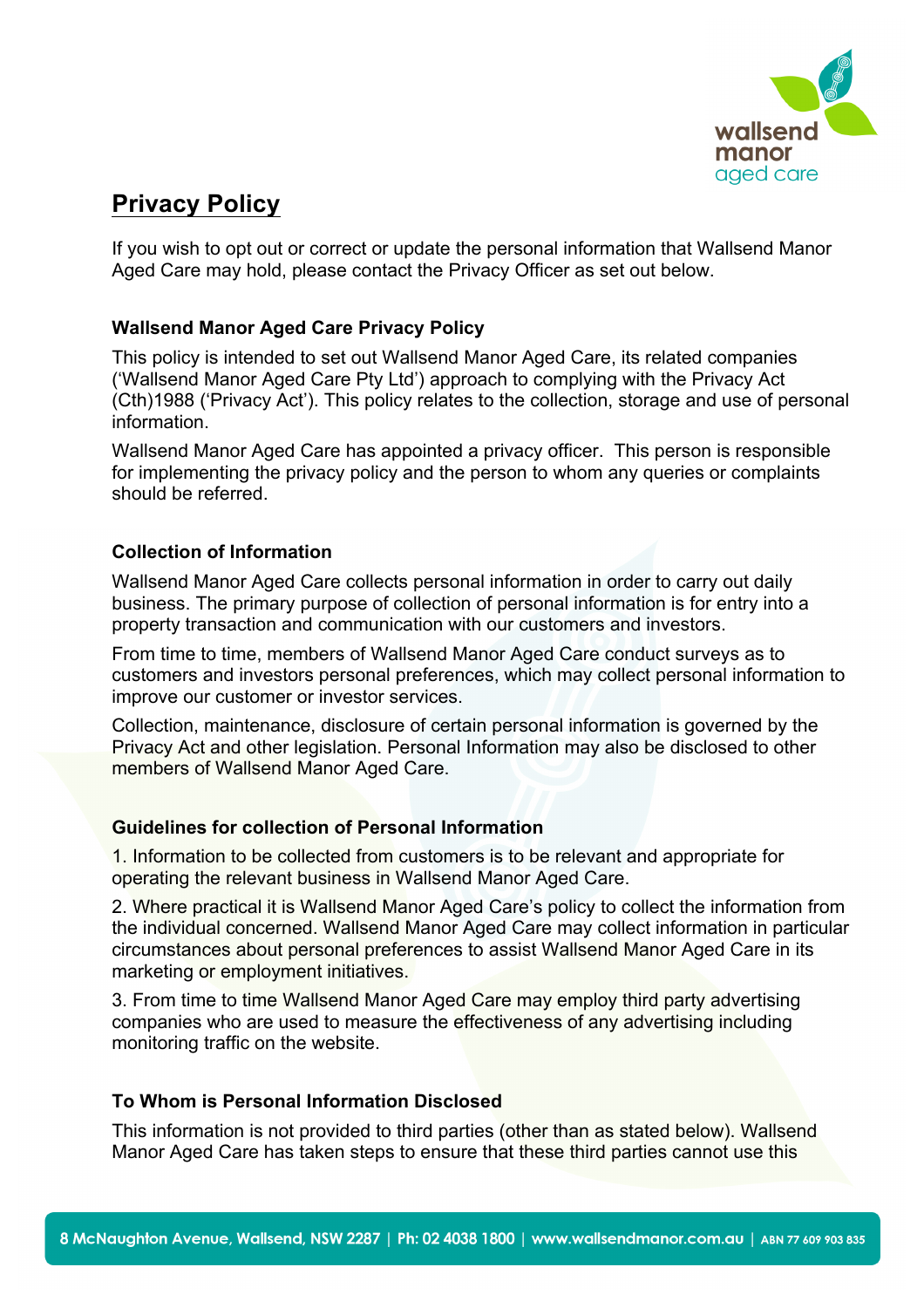

information for their own purposes and that these parties comply with Wallsend Manor Aged Care's privacy policy.

From time to time Wallsend Manor Aged Care may undertake a marketing campaign with an affiliate organisation where a customer may be a member.

Parties to whom Wallsend Manor Aged Care may disclose relevant personal information include:

a. consultants (including but not limited to solicitors) and agents or contractors (including but not limited to real estate and travel agents) acting on Wallsend Manor Aged Care's behalf;

- b. corporate affiliates;
- c. valuers where Wallsend Manor Aged Care is seeking to revalue a property or lease;
- d. regulatory authorities where required by law;

e. related parties and entities of Wallsend Manor Aged Care for marketing purposes; and

f. parties to whom Wallsend Manor Aged Care has outsourced various functions e.g. share registry services, restaurant services, etc.

## **How Information is Collected?**

Personal information is generally collected through an application, enquiry or reservation form, the Internet, applying to become an employee, register your interest, send a message or member of various customer loyalty programs run by Wallsend Manor Aged Care or through a competition. Occasionally personal information is collected through a questionnaire or survey.

The information used and collected is only for the purposes of the particular transaction and for use within Wallsend Manor Aged Care e.g. for employment purposes, sales and marketing initiatives or to communicate with you.

## **Maintenance of the Quality of Information**

Wallsend Manor Aged Care will take reasonable steps to ensure that the personal information it collects and uses is accurate, complete and up to date. Wallsend Manor Aged Care will let individuals see information held about them and correct the errors or omissions. Where a customer or investor wishes to review information held about them, they should contact or be referred to the Privacy Officer.

It is Wallsend Manor Aged Care's policy from time to time to delete or de-identify information about you when it is no longer needed or no longer a legal requirement for the information to be kept.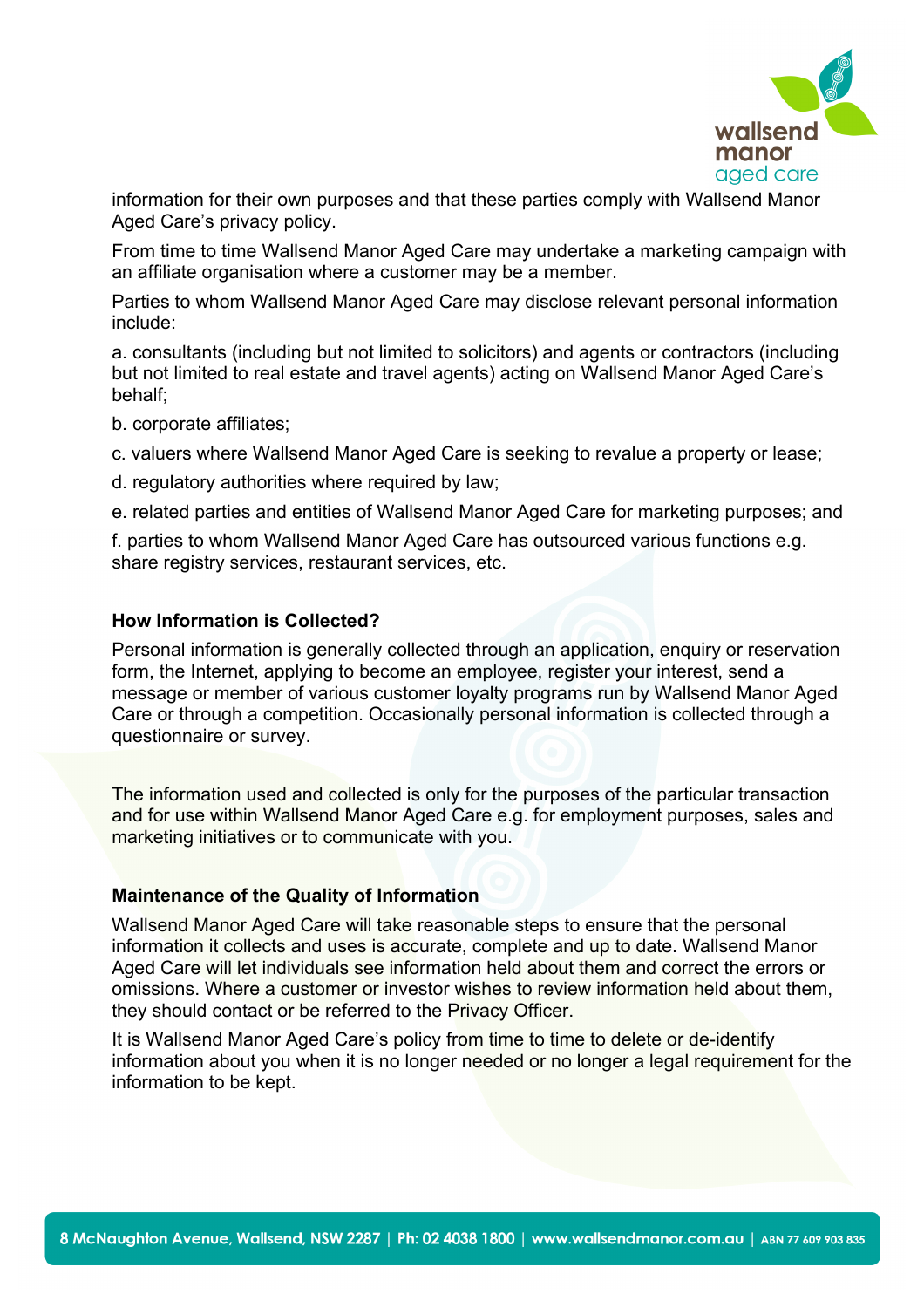

#### **Security of Information**

There are password access restrictions of confidential and personal information about individuals. Wallsend Manor Aged Care does not sell personal information to companies outside Wallsend Manor Aged Care.

## **Complaints and Access to Personal Information**

If you wish to make a complaint or view what personal information we may hold about you, you should contact our Privacy Officer. You will need to specify the personal information to which you are seeking access. To ensure the integrity and safety of the personal information, Wallsend Manor Aged Care will only disclose to customers and investors such information if its internal procedures are satisfied. Depending on the nature of the request we may ask you to put your request in writing and sign an enquiry form, which will be sent to you. To contact the Privacy Officer you should use either:

Email: [tsaide@wallsendmanor.com.au](mailto:tsaide@wallsendmanor.com.au)

Or write to the Privacy Officer at: Wallsend Manor Aged Care, 8 McNaughton Avenue, Wallsend, NSW 2287

## **Opting Out and Changing Details**

Wallsend Manor Aged Care may from time to time send to its customers or investors general marketing material. Upon request, Wallsend Manor Aged Care is agreeable to removing you from our marketing campaigns. If you wish to opt out or correct or update the personal information that Wallsend Manor Aged Care may hold, please contact the Privacy Officer as set out above.

## **What Information Do We Collect and How Is It Used?**

Wallsend Manor Aged Care collects the following information regarding visitors to our website: information regarding what pages are accessed. Wallsend Manor Aged Care collects and logs this information for statistical purposes.

Through the use of a cookie (see under 'Cookies'), Wallsend Manor Aged Care can record the pages you visit and the information you require. Through analysis of these records, Wallsend Manor Aged Care endeavours to provide you with an improved service when you revisit Wallsend Manor Aged Care's website.

We also collect information volunteered by you through website registrations. This information is used to fulfil on your request for more information.

Wallsend Manor Aged Care endeavours to use and disclose your personal information only in limited circumstances (see section above titled "To whom is Personal Information Disclosed").